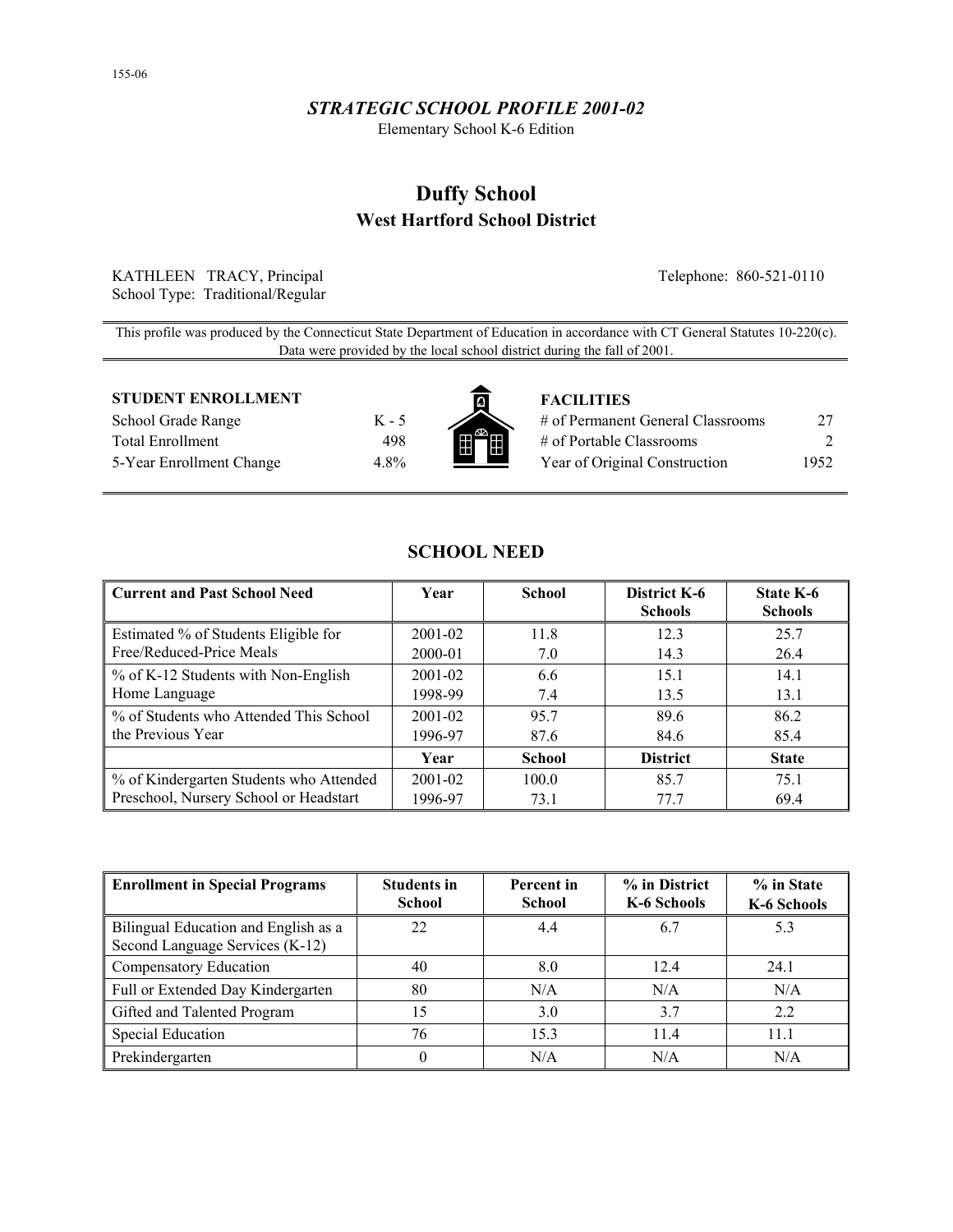| <b>Race/Ethnicity</b> | Number | Percent | 14.5%<br><b>Total Minority 2001-02</b> |
|-----------------------|--------|---------|----------------------------------------|
| American Indian       |        | 0.2     | 15.8%<br><b>Total Minority 1996-97</b> |
| Asian American        | 19     | 3.8     |                                        |
| <b>Black</b>          | 18     | 3.6     |                                        |
| Hispanic              | 34     | 6.8     | 大卫                                     |
| White                 | 426    | 85.5    |                                        |

| <b>Total Minority 2001-02</b> | 14.5% |
|-------------------------------|-------|
| <b>Total Minority 1996-97</b> | 15.8% |



### **EFFORTS TO REDUCE RACIAL, ETHNIC, AND ECONOMIC ISOLATION**

Connecticut law requires that school districts provide educational opportunities for their students to interact with students and teachers from diverse racial, ethnic, and economic backgrounds. This may occur through programs with other schools, distance learning, or other experiences. Below is the description submitted by this school of how it provides such experiences.

 In an effort to unify the diverse areas of our school population, Duffy School created an exciting and collaborative program for a segment of our community that is located in an ethnically diverse, primarily low-income area which borders the city of Hartford. HANOC (Hillcrest Area Neighborhood Outreach Center) is a grassroots, collaborative effort that has become a cooperative venture with Duffy teachers and parents, Sedgwick Middle School and Wolcott Elementary School, the Bridge Family Center, the West Hartford Housing Authority, the West Hartford Neighborhood Services, the Brookstone Court Property Management and the West Hartford Police Department. A Homework Center Program is provided on Monday, Tuesday, and Thursday afternoons from 4:30-5:30 p.m. It is staffed by parent volunteers living in the Brookstone Apartments and by our teachers from Duffy School, who volunteer one hour per week. The purpose of the Homework Center is to improve student study habits, to provide assistance with homework, to make tutoring available, and to provide computers with printers as needed for completing homework assignments. At times, children also have the opportunity to work on arts and crafts projects. As a result of this program, student attendance has significantly improved and the academic areas have improved as well.

 Another use of HANOC is our summer program. Two teachers headed a three-week, four hour per day experience. The objective of this summer session is to support our students throughout the summer so that upon their return to school, academic regression is diminished. Students who attended HANOC for our summer prekindergarten program have demonstrated great success as they transition into our full-day kindergarten.

 In the fall of 2001, parents were given an opportunity to attend seven sessions of parenting classes where childcare was provided. In addition to classes provided at school, efforts were made to provide parenting support at HANOC so transportation was not a problem.

 Besides using HANOC to prepare racially and economically isolated youth for a successful school experience, Duffy provides a social studies curriculum that prepares all students to understand and appreciate different cultures including Mexico, Africa, Japan and the West Indies. The Spanish language program for intermediate students also educates students about the cultures of Spanish-speaking nations.

 One of the goals of Duffy School is to develop the character of all students. Through our character education program, students learn the value of diversity and respect for others. Our support staff uses friendship circles at all grade levels to assist with this goal. Students at Duffy have a sense of belonging that is a key to integrating and including all students and helping them to be successful at school and in their future.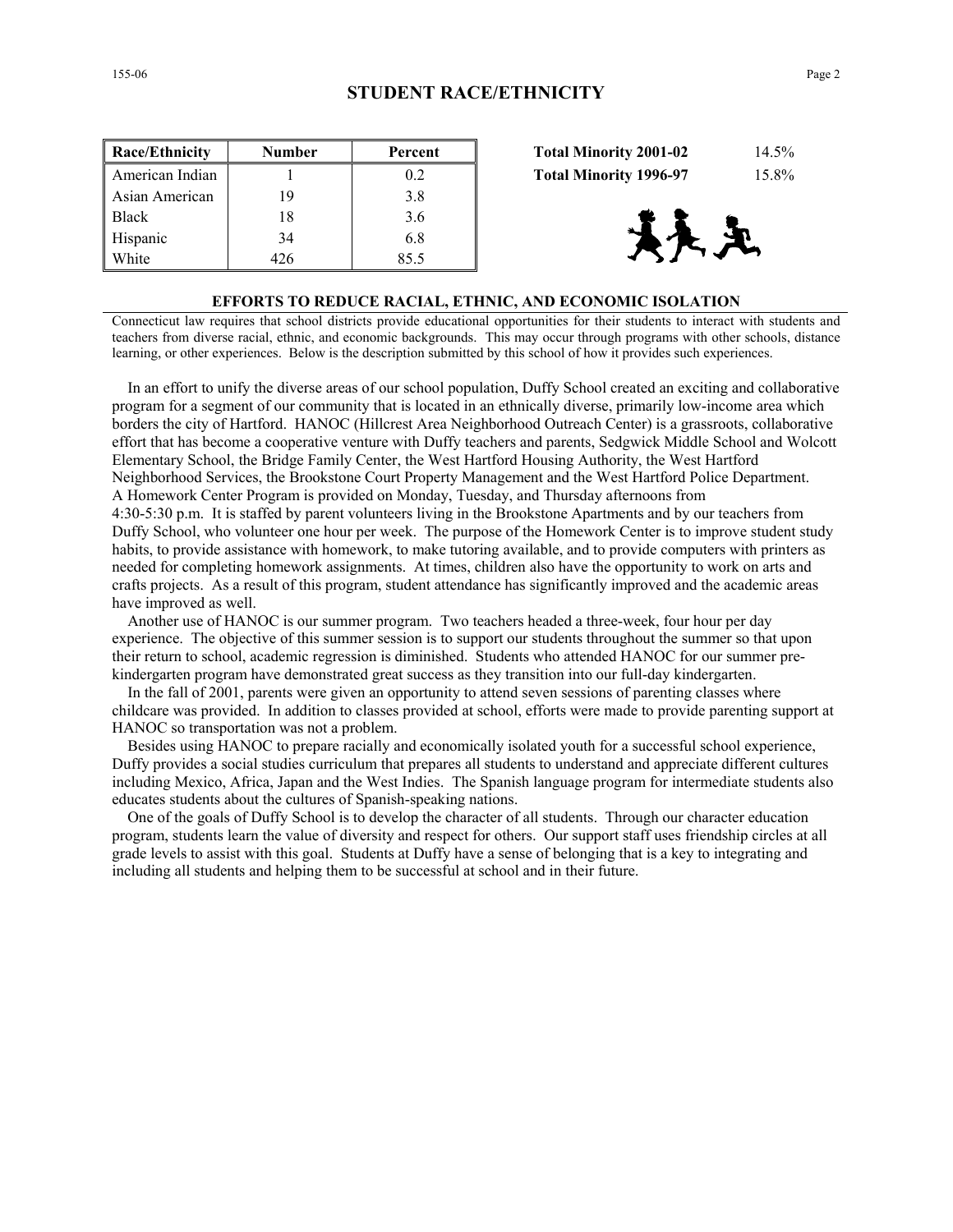# **SCHOOL RESOURCES**

| <b>Instructional Time*</b>          | School | District K-6 | State K-6 |
|-------------------------------------|--------|--------------|-----------|
| Total Hours of Instruction Per Year | 984    | 984          | 982       |

\*State law requires at least 900 hours for grades 1 through 12 and full-day kindergarten, and 450 hours for half-day kindergarten.

| <b>TECHNOLOGY</b> | % of Classrooms, Libraries,<br>and Laboratories Wired for: | <b>School</b> | District K-6 | <b>State K-6</b> |
|-------------------|------------------------------------------------------------|---------------|--------------|------------------|
|                   | Video                                                      | 100.0         | 100.0        | 57.1             |
|                   | Voice                                                      | 100.0         | 100.0        | 62.2             |
|                   | Internet Access                                            | 100.0         | 100.0        | 88.4             |
|                   | Multi-Room Network (LAN)                                   | 100.0         | 100.0        | 55.8             |

| <b>Computers</b>                                | <b>School</b> | Dist K-6 | <b>State K-6</b> | This school                   |
|-------------------------------------------------|---------------|----------|------------------|-------------------------------|
| # of Students Per Academic Computer             | 4.7           | 4.6      | 4.8              | does not have a               |
| % of Computers that are High or Moderate Power  | 99.0          | 99.8     | 91.6             | functional<br>satellite link. |
| % of Computers with Internet Access, All Speeds | 100.0         | 84.5     | 77.1             |                               |
| % of Computers with High Speed Internet Access  | 100.0         | 80.4     | 71.2             |                               |
| % of Internet Computers with Filtering Software | 100.0         | 98.7     | 80.1             |                               |

# **LIBRARY MATERIALS**

Free on-line access to periodicals, newspapers, and other resources is available to all Connecticut schools through the Connecticut Digital Library.

| <b>Print and Non-Print Materials</b>                    | <b>School</b> | Dist K-6 | State K-6 |
|---------------------------------------------------------|---------------|----------|-----------|
| # of Print Volumes Per Student*                         | 19.7          | 29.8     | 22.9      |
| % of Print Volumes Purchased in<br>the Last Three Years | 16.0          | 15.1     | 172       |
| # of Print Periodical Subscriptions                     | 27            | 23.6     | 18.2      |
| $\#$ of Non-Print Materials                             | 252           | 193.6    | 4063      |

\*Because a certain number of volumes are needed for a library of adequate breadth and depth, a small school may need a higher number of volumes per student.

# **STAFFING RESOURCES**



|         | <b>Average Class Size</b> | <b>School</b> | <b>District</b> | <b>State</b> |
|---------|---------------------------|---------------|-----------------|--------------|
| Grade K | $2001 - 02$               | 20.3          | 20.3            | 18.3         |
|         | 1996-97                   | 22.3          | 20.2            | 19.2         |
| Grade 2 | 2001-02                   | 19.0          | 19.6            | 19.6         |
|         | 1996-97                   | 19.8          | 18.4            | 20.5         |
| Grade 5 | 2001-02                   | 21.5          | 21.4            | 21.5         |
|         | 1996-97                   | 22.5          | 21.5            | 21.7         |

| <b>RESOURCES</b> |               | <b>School Staff Count</b><br><b>Full-Time Equivalent</b> | 2001-02                | 2000-01 |                                  |      |      |
|------------------|---------------|----------------------------------------------------------|------------------------|---------|----------------------------------|------|------|
|                  |               |                                                          | $#$ of Certified Staff |         |                                  |      |      |
| ass Size         | <b>School</b> | <b>District</b>                                          | <b>State</b>           |         | Teachers                         | 39.4 | 40.2 |
| 2001-02          | 20.3          | 20.3                                                     | 18.3                   |         | Administrators                   | 1.0  | 1.0  |
| 1996-97          | 22.3          | 20.2                                                     | 19.2                   |         | Library/Media Staff              | 1.0  | 1.0  |
| 2001-02          | 19.0          | 19.6                                                     | 19.6                   |         | Counselors, Social Workers,      | 2.0  | 1.5  |
| 1996-97          | 19.8          | 18.4                                                     | 20.5                   |         | and School Psychologists         |      |      |
| 2001-02          | 21.5          | 21.4                                                     | 21.5                   |         | <b>Other Professionals</b>       | 3.4  | 3.1  |
| 1996-97          | 22.5          | 21.5                                                     | 21.7                   |         | # of Non-Certified Instructional | 10.0 | 8.5  |

| <b>Professional Staff Race/Ethnicity</b>                 | 2001-02       | 2000-01      | 1996-97   |
|----------------------------------------------------------|---------------|--------------|-----------|
| % Minority                                               | 3.6           | 58           | 6.3       |
| <b>Professional Staff Experience and Training</b>        | <b>School</b> | District K-6 | State K-6 |
| Average Number of Years Experience in Connecticut        | 11.1          | 10.8         | 13.0      |
| % with Master's Degree or Above                          | 78.2          | 75.8         | 77 9      |
| % Trained as Mentors, Assessors, or Cooperating Teachers | 23.6          | 29.1         | 24.8      |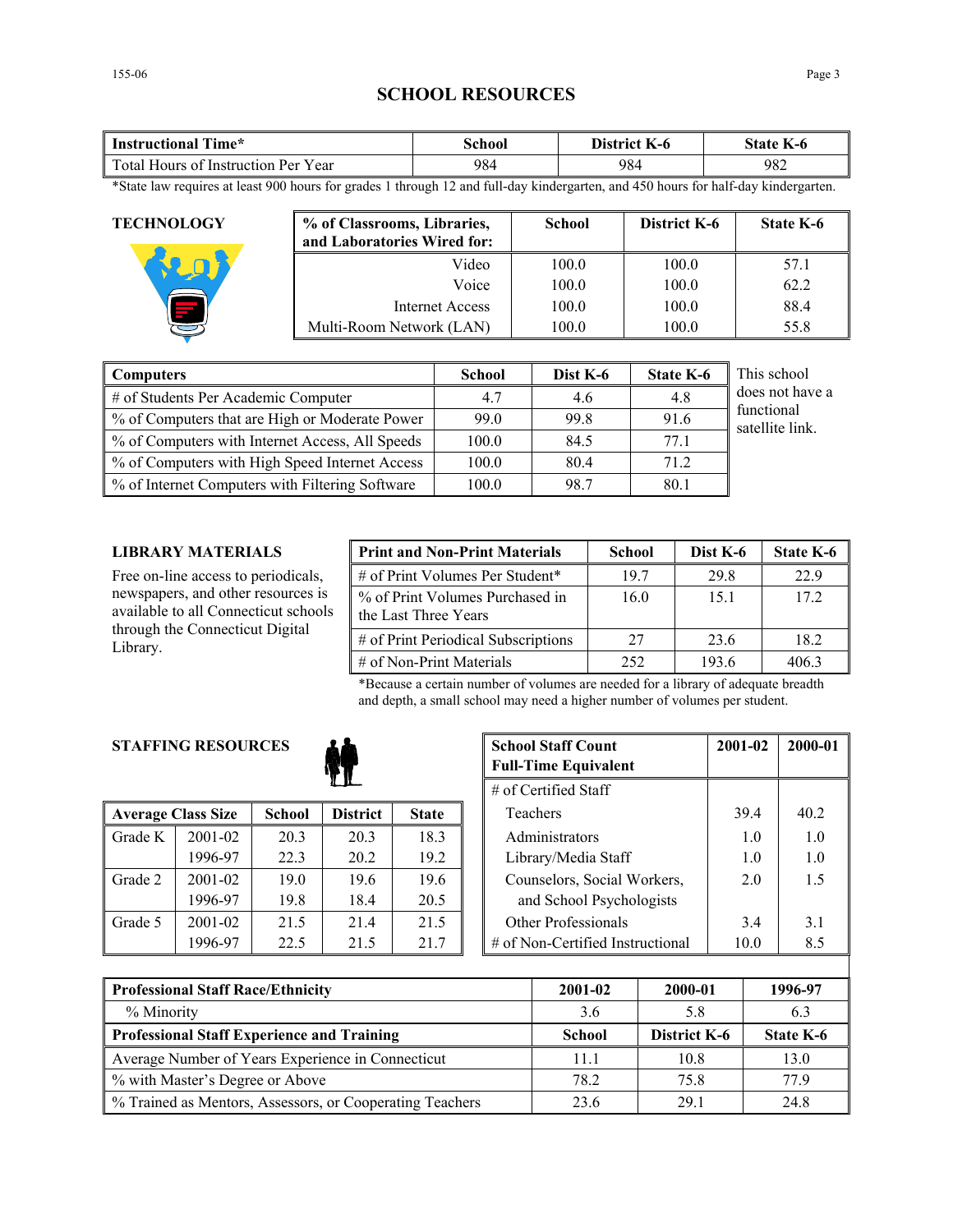| <b>Selected Subject Areas, Grade 5</b> | <b>Estimated Hours of Instruction Per Year</b> | Computer/       |              |                                       |
|----------------------------------------|------------------------------------------------|-----------------|--------------|---------------------------------------|
|                                        | School                                         | <b>District</b> | <b>State</b> | <b>Technology</b><br><b>Supported</b> |
| Art                                    | 36                                             | 36              | 30           | Yes                                   |
| <b>Computer Education</b>              | $\theta$                                       |                 | 18           | N/A                                   |
| English Language Arts*                 | 420                                            | 415             | 426          | Yes                                   |
| Family and Consumer Science            | $\theta$                                       | $\theta$        |              | N/A                                   |
| Health*                                | 31                                             | 30              | 26           | N <sub>0</sub>                        |
| Library Media Skills                   | 18                                             | 18              | 19           | Yes                                   |
| Mathematics*                           | 202                                            | 201             | 186          | Yes                                   |
| Music                                  | 36                                             | 38              | 32           | Yes                                   |
| Physical Education                     | 54                                             | 54              | 40           | N <sub>0</sub>                        |
| Science*                               | 76                                             | 79              | 97           | Yes                                   |
| Social Studies*                        | 75                                             | 73              | 97           | Yes                                   |
| <b>Technology Education</b>            | $\theta$                                       | $\theta$        |              | N/A                                   |
| World Languages*                       | 36                                             | 41              | 11           | Yes                                   |

# **SCHOOL PROCESSES**

\*Interdisciplinary Approach

## **World Language**

Formal instruction (at least 1 hour per week) in a world language starts in grade 4 in this school. In Connecticut, 14.0% of K-6 schools have started world language instruction at this grade or earlier.

| Types of Supplemental Instructional Services<br><b>Provided to Students Lacking Basic Skills</b> | Available in<br><b>Mathematics</b> | Available in<br><b>Language Arts</b> |
|--------------------------------------------------------------------------------------------------|------------------------------------|--------------------------------------|
| Pull-Out Remedial Instruction                                                                    | No                                 | Yes                                  |
| In-Class Tutorial                                                                                | Yes                                | Yes                                  |
| After School Program                                                                             | Yes                                | Yes                                  |
| Summer School (2001)                                                                             | Yes                                | Yes                                  |
| Other                                                                                            | No                                 | No                                   |



## **Interactive Distance Learning**

This school does not utilize interactive distance learning. Interactive distance learning ranges from on-line courses with student-instructor interaction via the internet to live classroom interaction through two-way audio and video transmissions.

| <b>Student and Teacher Statistics</b>                                                    | <b>School</b> | District K-6 | <b>State K-6</b> |
|------------------------------------------------------------------------------------------|---------------|--------------|------------------|
| % of Students Retained in Grade after 2000-01 School Year                                | 0.2           | 0.7          | 2.2              |
| Teacher Attendance, 2000-01: Average # of Days Absent Due<br>to Illness or Personal Time | 7.6           | 5.8          |                  |
| % Certified Staff Assigned to Same School the Previous Year                              | 61.8          | 60.4         | 830              |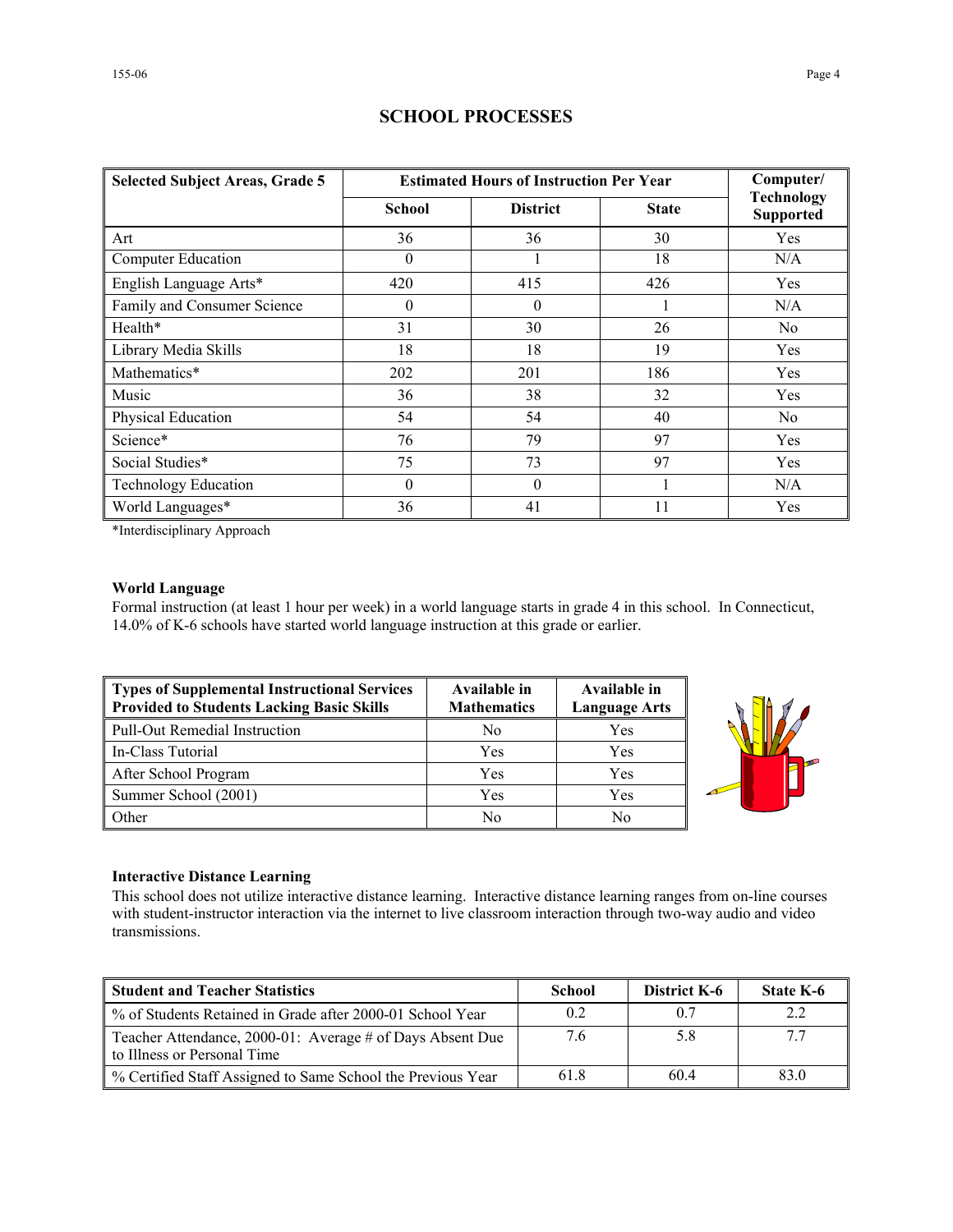# **STUDENT PERFORMANCE**

**Connecticut Mastery Test, Third Generation, % Meeting State Goal:** The state goal was established with the advice and assistance of a cross section of Connecticut educators. Students scoring at or above the goal are capable of successfully performing appropriate tasks with minimal teacher assistance.

| Connecticut Mastery Test, 3 <sup>rd</sup> Gen. | <b>School</b> | <b>School</b> | <b>District</b> | <b>State</b> |  |
|------------------------------------------------|---------------|---------------|-----------------|--------------|--|
| % Meeting State Goal                           | 2000-01       | 2001-02       | 2001-02         | 2001-02      |  |
| Reading<br>Grade 4                             | 87            | 80            | 74              | 57.9         |  |
| Writing                                        | 88            | 80            | 77              | 61.2         |  |
| Mathematics                                    | 87            | 92            | 81              | 61.0         |  |
| All Three Tests                                | 77.6          | 67.2          | 63.3            | 42.8         |  |
| Reading<br>Grade 6                             | N/A           | N/A           | N/A             | N/A          |  |
| Writing                                        | N/A           | N/A           | N/A             | N/A          |  |
| Mathematics                                    | N/A           | N/A           | N/A             | N/A          |  |
| All Three Tests                                | N/A           | N/A           | N/A             | N/A          |  |
| Participation Rate                             | 88.4          | 94.1          | 95.5            | 95.0         |  |



In the table above, the percentage of students meeting the state goal is the percentage of those students who had a valid test score. The results reflect the performance of students who were enrolled in the school at the time of testing, regardless of the length of time they were enrolled in the school.

| <b>Physical Fitness</b><br>% Passing All 4 Tests |         | <b>School</b> | <b>District</b> | <b>State</b> |
|--------------------------------------------------|---------|---------------|-----------------|--------------|
| đ                                                | Grade 4 | 70.6          | 40 1            | 32.1         |
|                                                  | Grade 6 | N/A           | N/A             | N/A          |

| ness<br>ll 4 Tests | School | <b>District</b> | State | <b>Student Attendance</b> | <b>School</b> | <b>District</b><br>K-6 | <b>State</b><br>K-6 |
|--------------------|--------|-----------------|-------|---------------------------|---------------|------------------------|---------------------|
| Grade 4            | 70.6   | 40.1            | 32.1  | $\%$ on October 1, 2001   | 97.6          | 96.8                   | 95.9                |